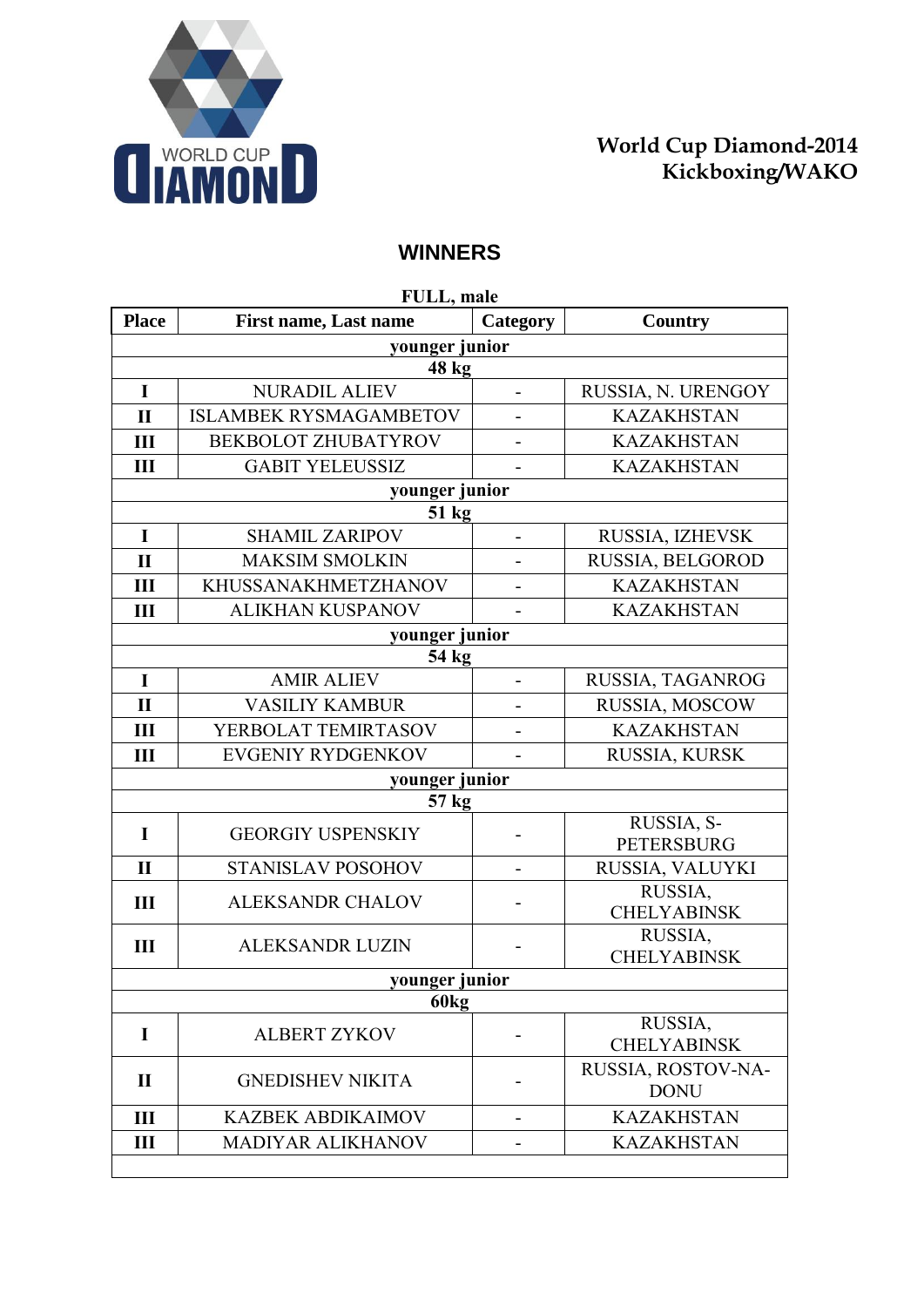| younger junior |                          |                |                               |  |
|----------------|--------------------------|----------------|-------------------------------|--|
| 63,5 kg        |                          |                |                               |  |
| I              | ALEXANDER DMITROCHENKO   |                | RUSSIA, MOSCOW                |  |
| $\mathbf{I}$   | <b>ARTUR DARAIKHAN</b>   |                | RUSSIA, TUAPSE<br>RUSSIA,     |  |
| III            | <b>DENIS SAGIDULLIN</b>  |                | <b>CHELYABINSK</b>            |  |
| III            | <b>SHYNGGYS KUSSAIYN</b> |                | <b>KAZAKHSTAN</b>             |  |
|                | younger junior           |                |                               |  |
|                | $67 \text{ kg}$          |                |                               |  |
| $\mathbf I$    | <b>IGOR APLEIBA</b>      |                | <b>ABKHAZIA</b>               |  |
| $\mathbf{I}$   | <b>IVAN STROKOZHEV</b>   |                | RUSSIA, VALUYKI               |  |
|                | younger junior           |                |                               |  |
|                | $71 \text{ kg}$          |                |                               |  |
| $\bf{I}$       | <b>ARTUR MUKMINOV</b>    |                | RUSSIA, ISHIMBAY              |  |
| $\mathbf{I}$   | <b>EUGENE IVANOV</b>     |                | RUSSIA,<br><b>CHELYABINSK</b> |  |
|                | younger junior           |                |                               |  |
|                | 75 kg                    |                |                               |  |
| I              | <b>KASUMOV OLEG</b>      | $\blacksquare$ | RUSSIA, STAVROPOL             |  |
| $\mathbf{I}$   | <b>ANDREY MURAVYEV</b>   |                | RUSSIA,<br><b>CHELYABINSK</b> |  |
| III            | <b>BEKOV BERS</b>        |                | RUSSIA, NAZRAN                |  |
|                | younger junior           |                |                               |  |
|                | $81 \text{ kg}$          |                |                               |  |
| $\mathbf I$    | <b>ARTEM MAKINYAN</b>    |                | RUSSIA, MOSCOW                |  |
| $\mathbf{I}$   | <b>KAZIN BABATOV</b>     |                | RUSSIA, N. URENGOY            |  |
| III            | <b>DANIIL MAKHOV</b>     |                | RUSSIA, S-                    |  |
|                |                          |                | <b>PETERSBURG</b>             |  |
|                | younger junior           |                |                               |  |
|                | $+81$ kg                 |                |                               |  |
| I              | <b>VLADISLAV DULIN</b>   |                | <b>KAZAKHSTAN</b>             |  |
| $\mathbf{I}$   | <b>MAIRBEK KIBIZOV</b>   |                | RUSSIA,<br>VLADIKAVKAZ        |  |
| Ш              | <b>IVAN DROGAYTSEV</b>   |                | RUSSIA, OREL                  |  |
|                | older junior             |                |                               |  |
| 51 kg          |                          |                |                               |  |
| I              | MERESXOV HAMZAT          |                | RUSSIA, NAZRAN                |  |
| $\mathbf{I}$   | <b>EVGENIY BULDAKOV</b>  |                | RUSSIA, IZHEVSK               |  |
| older junior   |                          |                |                               |  |
| 54 kg          |                          |                |                               |  |
| I              | NURLAN ALDABERGENOV      |                | <b>KAZAKHSTAN</b>             |  |
| $\mathbf{I}$   | <b>MAXIM STAKNEEV</b>    |                | RUSSIA,<br><b>CHELYABINSK</b> |  |
| III            | SVJATOSLAV CHERPAKOV     |                | RUSSIA, KURSK                 |  |
| $\mathbf{III}$ | MICHAEL TOPURIA          |                | RUSSIA, MOSCOW                |  |
|                |                          |                |                               |  |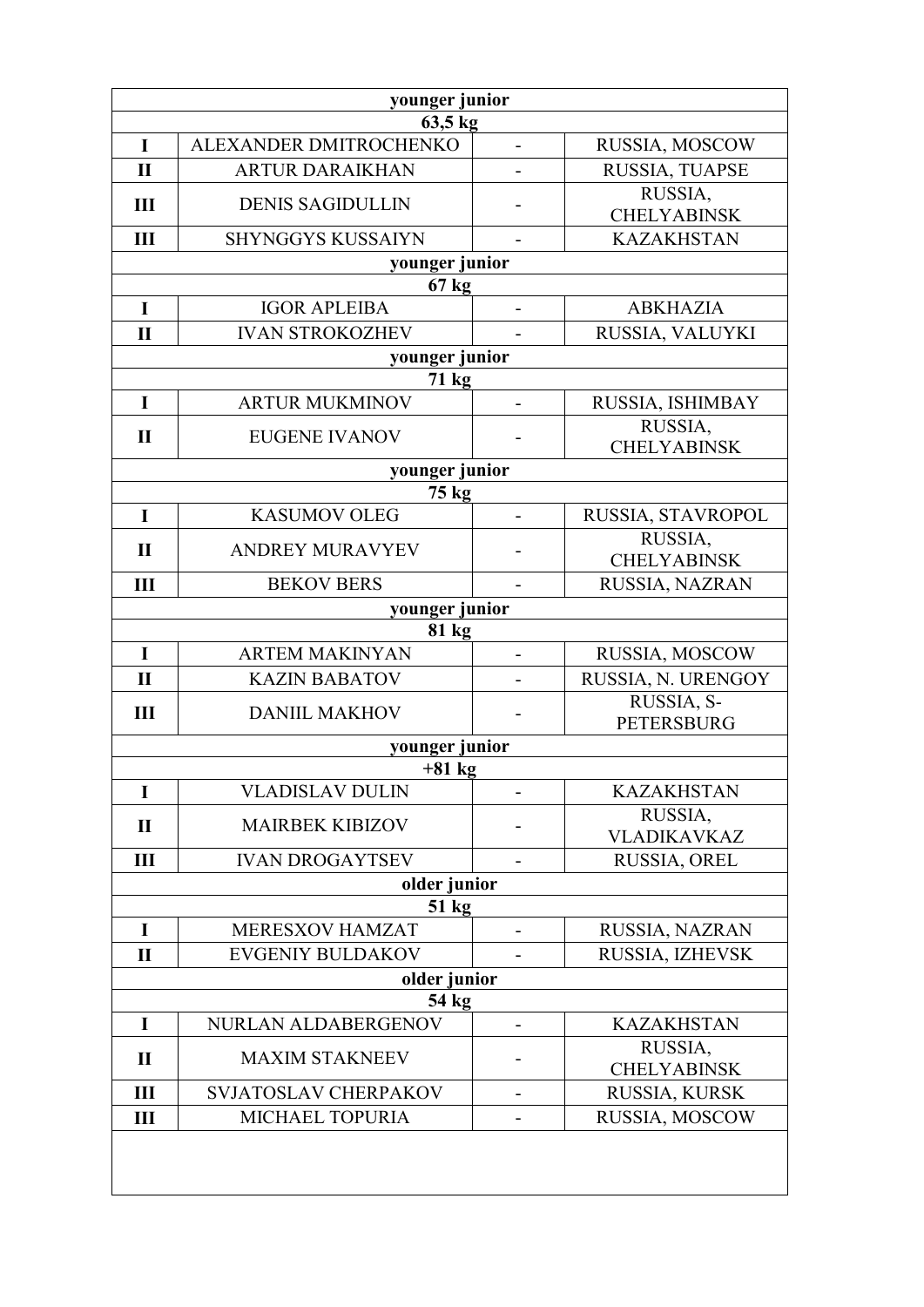| older junior |                                  |                              |                                   |
|--------------|----------------------------------|------------------------------|-----------------------------------|
|              | 57 kg                            |                              |                                   |
| I            | NIKITA SIPYAGIN                  | $\qquad \qquad \blacksquare$ | <b>KAZAKHSTAN</b>                 |
| $\mathbf{I}$ | <b>ISSA BOGATIREV</b>            |                              | RUSSIA, NAZRAN                    |
| Ш            | <b>ANATOLIY TEVYASHOV</b>        |                              | RUSSIA, IRKUTSK                   |
|              | older junior<br>60 <sub>kg</sub> |                              |                                   |
| I            | NURLIZHAN SELIKOV                |                              | <b>KAZAKHSTAN</b>                 |
| $\mathbf{I}$ | <b>HUSEN COROEV</b>              |                              | RUSSIA, NAZRAN                    |
| III          | <b>SERGEY MASLENNIKOV</b>        |                              | RUSSIA, IZHEVSK                   |
| Ш            | YAROVOI ANDREI                   |                              | RUSSIA, KOROCHA                   |
|              | older junior                     |                              |                                   |
|              | 63,5 kg                          |                              |                                   |
| I            | <b>DMITRIY AVERYANOV</b>         |                              | RUSSIA, MOSCOW                    |
| $\mathbf{I}$ | <b>ZUBAIR ABDULATIPOV</b>        |                              | RUSSIA, ROSTOV-NA-<br><b>DONU</b> |
| III          | NIKITA BOCHKOV                   |                              | RUSSIA, S-<br><b>PETERSBURG</b>   |
| III          | NIKOLAY LAZARIDI                 |                              | RUSSIA, KRASNODAR                 |
|              | older junior                     |                              |                                   |
|              | 67 kg                            |                              |                                   |
| $\mathbf I$  | <b>MAXIM SHPEBUYK</b>            | $\blacksquare$               | RUSSIA, VALUYKI                   |
| $\mathbf{I}$ | <b>VLADISLAV FILIPPOV</b>        |                              | RUSSIA, IRKUTSK                   |
| III          | ROSTISLAV JAROV                  |                              | RUSSIA, HMAO                      |
| Ш            | <b>EGOR RYBACHENKO</b>           |                              | RUSSIA, ANAPA                     |
|              | older junior                     |                              |                                   |
|              | 71 kg                            |                              | RUSSIA, S-                        |
| I            | <b>MAXIM ODNOSHOVIN</b>          |                              | <b>PETERSBURG</b>                 |
| $\mathbf{I}$ | <b>MARSEL IBRISOV</b>            |                              | RUSSIA, ISHIMBAY                  |
| Ш            | <b>SAHIB MUSAEV</b>              |                              | RUSSIA, ADYGEYA                   |
| Ш            | <b>MADI TOKTAROV</b>             |                              | <b>KAZAKHSTAN</b>                 |
|              | older junior                     |                              |                                   |
|              | 75 kg                            |                              |                                   |
| I            | <b>MICHAIL KARPOV</b>            | $\overline{\phantom{0}}$     | RUSSIA, TAGANROG                  |
| $\mathbf{I}$ | <b>ALEKSEY KARPOV</b>            |                              | RUSSIA, TAGANROG                  |
| older junior |                                  |                              |                                   |
| I            | 81 kg<br><b>DAUREN KERIMOV</b>   |                              | <b>KAZAKHSTAN</b>                 |
| $\mathbf{I}$ | <b>GENNADIY STOLYAREVSKIY</b>    |                              | RUSSIA, ARMAVIR                   |
|              | older junior                     |                              |                                   |
| 91 kg        |                                  |                              |                                   |
| I            | <b>IBRAGIM HAYDAROV</b>          |                              | RUSSIA, BELGOROD                  |
| $\mathbf{I}$ | <b>SASHA HAYMOV</b>              |                              | RUSSIA, S-<br><b>PETERSBURG</b>   |
|              |                                  |                              |                                   |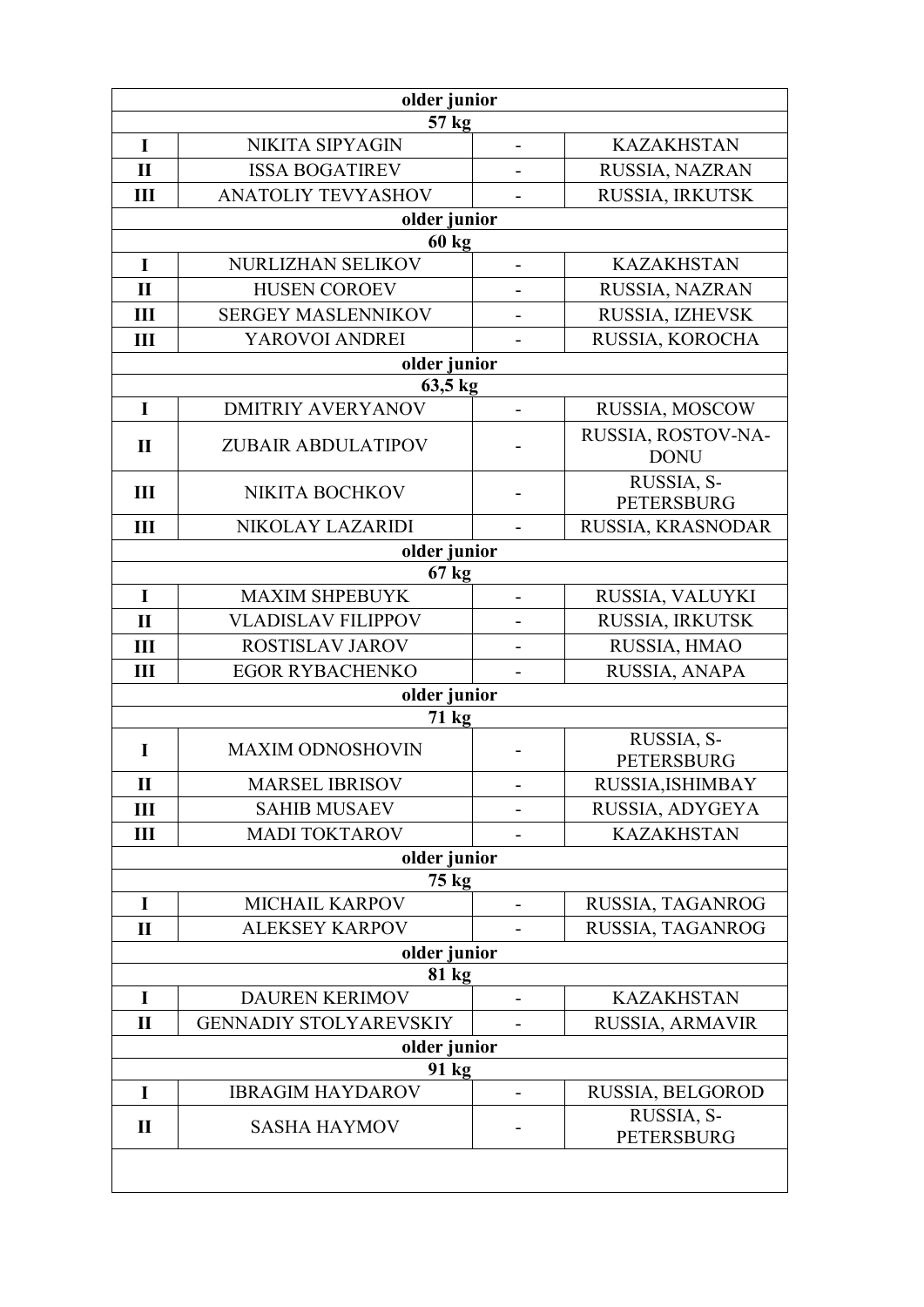| senior         |                                     |                              |                                 |  |
|----------------|-------------------------------------|------------------------------|---------------------------------|--|
| 54 kg          |                                     |                              |                                 |  |
| I              | <b>ARARAT MKHITARYAN</b>            | $\overline{\phantom{0}}$     | RUSSIA, MOSCOW                  |  |
| $\mathbf{I}$   | YERALAN SHAGBAN                     |                              | <b>KAZAKHSTAN</b>               |  |
| III            | <b>ERALIYEV NURDILDA</b>            | $\blacksquare$               | <b>KAZAKHSTAN</b>               |  |
|                | senior                              |                              |                                 |  |
| I              | 57 kg<br><b>ASTEMIR BORSOV</b>      |                              | RUSSIA, MAIKOP                  |  |
| $\mathbf{I}$   | <b>PYGY SILABOV</b>                 |                              | TURKMENISTAN                    |  |
| Ш              | <b>SERGEY VINOGRADOV</b>            | $\qquad \qquad \blacksquare$ | RUSSIA, TULA                    |  |
| Ш              | <b>GEORGIY VOLYNSKIY</b>            |                              | <b>KAZAKHSTAN</b>               |  |
|                | $\overline{\text{senior}}$          |                              |                                 |  |
|                | $60 \text{ kg}$                     |                              |                                 |  |
| $\mathbf I$    | STANISLAV EMELYANOV                 | $\blacksquare$               | RUSSIA, ULIYANOVSK              |  |
| $\mathbf{I}$   | <b>ARSENIY NURI</b>                 |                              | RUSSIA.                         |  |
|                |                                     |                              | <b>NOVOROSSIYSK</b>             |  |
| $\mathbf{III}$ | <b>ALEXEY MATVEEV</b>               | $\blacksquare$               | RUSSIA, CHEBOKSARY              |  |
| III            | <b>BALGABAY FAZYLKHAN</b><br>senior |                              | <b>KAZAKHSTAN</b>               |  |
|                | 63,5 kg                             |                              |                                 |  |
| I              | <b>ALEXANDER POPOV</b>              | $\overline{\phantom{0}}$     | RUSSIA, MOSCOW                  |  |
| $\mathbf{I}$   | <b>VADIM KASHIN</b>                 |                              | RUSSIA, ANAPA                   |  |
|                |                                     |                              | RUSSIA, S-                      |  |
| III            | NAREK BABADZHANYAN                  | $\overline{\phantom{0}}$     | <b>PETERSBURG</b>               |  |
| Ш              | <b>IGOR NIKOLAEV</b>                |                              | RUSSIA, CHEBOKSARY              |  |
|                | senior                              |                              |                                 |  |
|                | $67$ kg                             |                              |                                 |  |
| $\mathbf I$    | SHOHRAT YAGMYROV                    | $\blacksquare$               | TURKMENISTAN                    |  |
| $\mathbf{I}$   | <b>ADAM KORIGOV</b>                 |                              | RUSSIA, NAZRAN                  |  |
| Ш              | <b>DENIS POTEMKIN</b>               |                              | RUSSIA, S-<br><b>PETERSBURG</b> |  |
|                | senior                              |                              |                                 |  |
|                | 71 kg                               |                              |                                 |  |
| $\mathbf I$    | <b>SHAMIL KHEZH</b>                 |                              | RUSSIA, ADYGEYA                 |  |
| $\mathbf{I}$   | PAVEL MAMONTOV                      |                              | RUSSIA, BARNAUL                 |  |
| III            | <b>ARTUR SHISHOKIN</b>              |                              | RUSSIA, CHUVASHIYA              |  |
| Ш              | <b>ZALIM JANGERIEV</b>              |                              | RUSSIA, KBR                     |  |
| senior         |                                     |                              |                                 |  |
| I              | 75 kg<br><b>MEIRLAN ASSET</b>       |                              | <b>KAZAKHSTAN</b>               |  |
|                |                                     |                              | RUSSIA,                         |  |
| $\mathbf{I}$   | <b>INAL RAMONOV</b>                 |                              | VLADIKAVKAZ                     |  |
| III            | <b>INAR TARKIL</b>                  | $\overline{\phantom{0}}$     | <b>ABKHAZIA</b>                 |  |
| Ш              | <b>YUSUP GADJIOMAROV</b>            |                              | RUSSIA, STAVROPOL               |  |
|                |                                     |                              |                                 |  |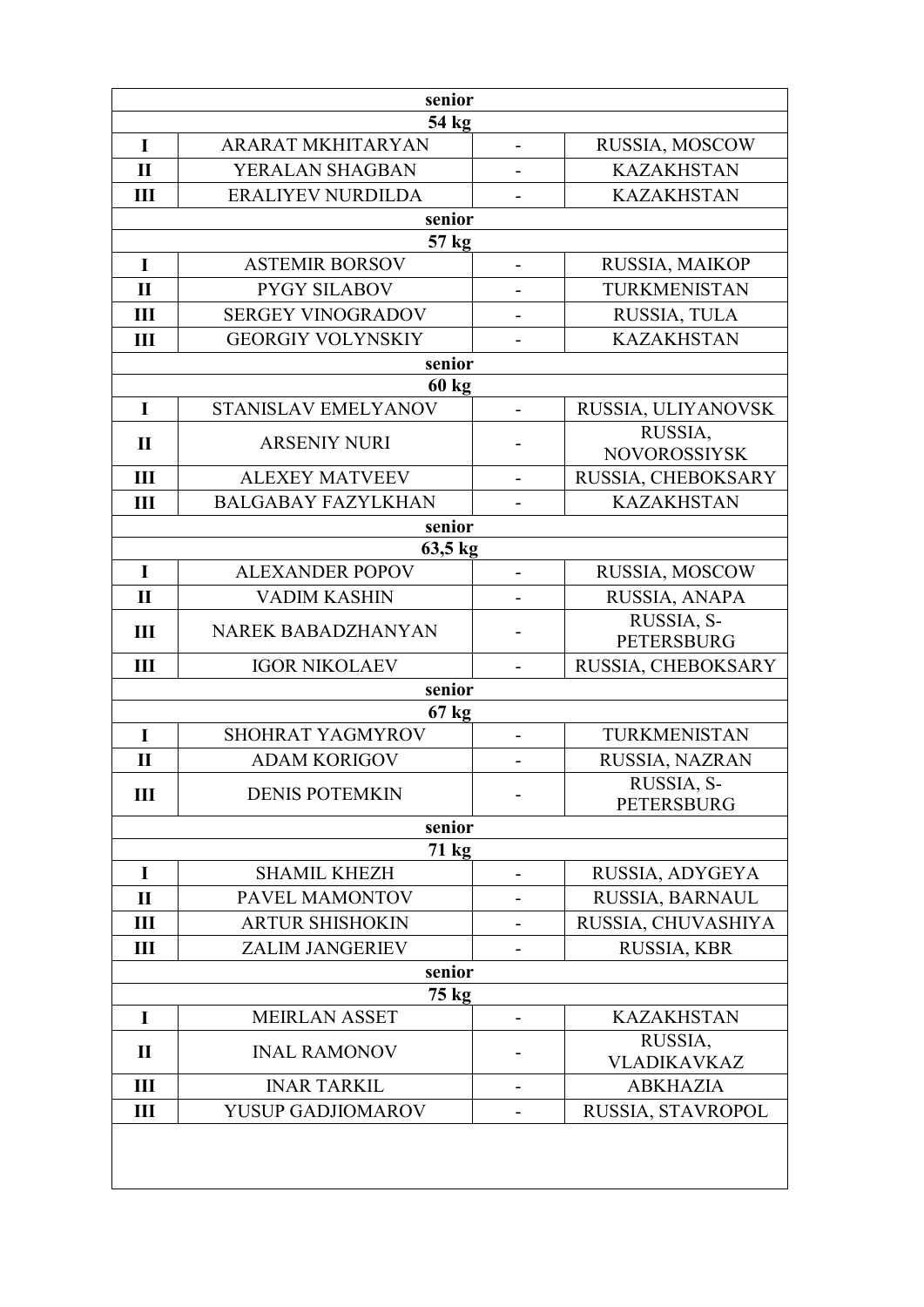|                   | senior                                        |                          |                                    |
|-------------------|-----------------------------------------------|--------------------------|------------------------------------|
| 81 kg             |                                               |                          |                                    |
| $\mathbf I$       | <b>KANAYEV GALYMZHAN</b>                      | $\overline{\phantom{0}}$ | <b>KAZAKHSTAN</b>                  |
| $\mathbf{I}$      | OLJOBAI KUDAIBERDI UULU                       |                          | <b>KYRGYZSTAN</b>                  |
| Ш                 | <b>RADZH ASHIROV</b>                          |                          | RUSSIA, MOSCOW                     |
|                   | senior                                        |                          |                                    |
|                   | 86 kg                                         |                          |                                    |
| I                 | <b>GRIGORIY MORDVINOV</b>                     |                          | RUSSIA, MOSCOW                     |
| $\mathbf{I}$      | <b>MEREKE RYSPAEV</b>                         |                          | <b>KAZAKHSTAN</b>                  |
|                   | senior                                        |                          |                                    |
|                   | 91 kg                                         |                          |                                    |
| $\mathbf I$       | <b>ISLAM MUTALIEV</b>                         |                          | RUSSIA, NAZRAN                     |
| $\mathbf{I}$      | <b>ISLAM KUMYKOV</b>                          |                          | RUSSIA, MOSCOW                     |
| Ш                 | <b>ANDREY ERMOCHIN</b>                        |                          | RUSSIA, HMAO                       |
|                   | senior                                        |                          |                                    |
|                   | $+91$ kg                                      |                          |                                    |
| $\mathbf I$       | TUYAMASHEV AZAMAT                             |                          | <b>KAZAKHSTAN</b>                  |
| $\mathbf{I}$      | <b>ARMAN BAILENOV</b>                         |                          | <b>KAZAKHSTAN</b>                  |
|                   | FULL, female                                  |                          |                                    |
| <b>Place</b>      | <b>First name, Last name</b>                  | Category                 | <b>Country</b>                     |
|                   | younger junior                                |                          |                                    |
|                   | 44 kg                                         |                          |                                    |
| $\mathbf I$       | ANASTASIYA KARNAYKHOVA                        |                          | RUSSIA, IRKUTSK                    |
|                   |                                               |                          |                                    |
| $\mathbf{I}$      | <b>KSENIYA PIROG</b>                          |                          | RUSSIA, BELGOROD                   |
|                   | younger junior                                |                          |                                    |
|                   | $52$ kg                                       |                          |                                    |
| $\mathbf I$       | <b>NASTYA BOBRYSHOVA</b>                      | $\overline{a}$           | RUSSIA, BELGOROD                   |
| $\mathbf{I}$      | <b>VALERIA BOLDINA</b>                        | $\overline{a}$           | RUSSIA, S-                         |
|                   |                                               |                          | <b>PETERSBURG</b>                  |
| III               | <b>SYMBAT DAULETOVA</b>                       |                          | <b>KAZAKHSTAN</b>                  |
| Ш                 | NONNA ARYTUNYAN                               |                          | RUSSIA, BELGOROD                   |
|                   | younger junior                                |                          |                                    |
| $\mathbf I$       | $60 \text{ kg}$<br>ALEXANDRA KOROLEVA         | $\overline{a}$           | RUSSIA, IRKUTSK                    |
| $\mathbf{I}$      | <b>VERA GOFMAN</b>                            |                          | RUSSIA, KALUGA                     |
|                   |                                               |                          |                                    |
|                   | younger junior<br>$+65$ kg                    |                          |                                    |
| I                 | <b>AZIZOVA ASLI</b>                           |                          | <b>KAZAKHSTAN</b>                  |
| $\mathbf{I}$      | <b>LADA FEDULOVA</b>                          |                          | RUSSIA, IZHEVSK                    |
| Ш                 | YASMINA IBRAGIMOVA                            |                          | <b>KYRGYZSTAN</b>                  |
|                   | older junior                                  |                          |                                    |
|                   | 56 kg                                         |                          |                                    |
| I                 | VALERIYA SKOBANEVA                            |                          | RUSSIA, S-                         |
|                   |                                               |                          | PETERSBURG                         |
| $\mathbf{I}$<br>Ш | <b>ARUSIK OGANESJAN</b><br><b>AIDANA GANI</b> | $\overline{a}$           | RUSSIA, KURSK<br><b>KAZAKHSTAN</b> |